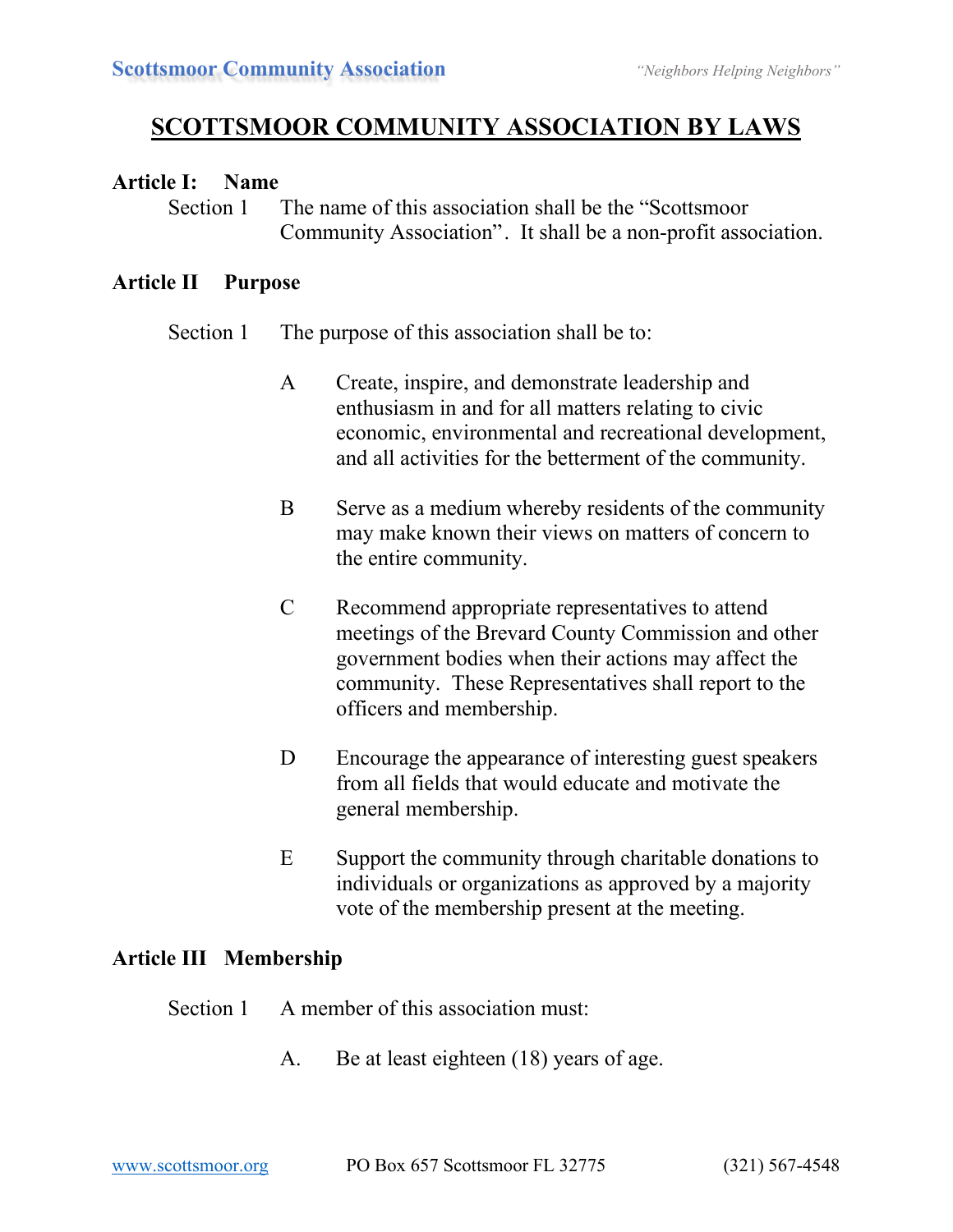- B. Reside or own property within the boundaries of Brevard County Precinct 106.
- C. A member of this association must have dues paid in full by the end of February to be eligible to make a nomination and or vote in the yearly election.
- D. A member of the association must have dues paid prior to the opening of the meeting to be eligible to: offer a motion or to vote in all matters not included by article III section 1 item C.
- E. Non-residents who do not adhere to Article III, Section 1, B can obtain non-resident membership status if they are sponsored by a current member and receive a majority vote in favor of their membership.
- F. Non-resident members will have all the rights privileges and responsibilities of an Article III member with these restrictions:
	- 1. Non-resident members may not make a motion or vote.
	- 2. Non-resident members may not be elected to Executive Board.
- Section 2 Cause for dismissal from membership in this association shall be:
	- A. Disorderly conduct, as determined by a majority of the membership.

# **Article IV: Officers and Elections.**

- Section 1 The association shall elect a President, Vice President, Secretary, and Treasurer.
	- A. The President shall preside at all meetings of this **Association**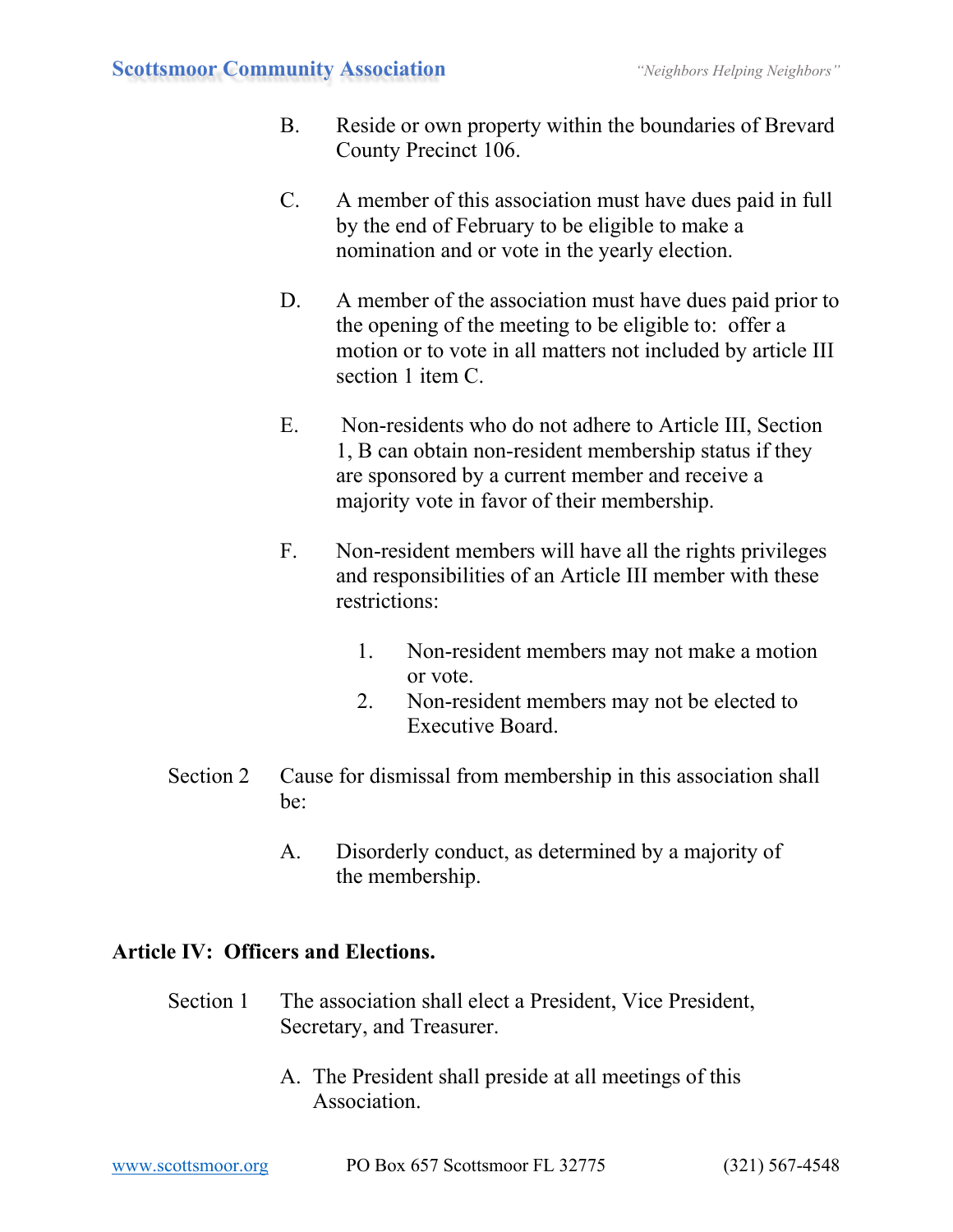- B. The Vice President shall in the absence of the President, perform the duties of the President.
- C. The Secretary shall keep the minutes of all meetings of this association. He / She will give notice of such meetings and shall perform other duties assigned by the Executive Committee.
- D. The Treasurer shall receive, deposit and disburse all funds belonging to this association. He / She shall keep account of liabilities expenditures.
- Section 2 Terms of office for all officers of this association shall be for two years. All officers shall be elected by nomination in general assembly, by the members of this association at the annual meeting every year. President and Vice President shall not hold office for more than two (2) full consecutive terms. There is no term limit for Secretary and Treasurer. President and Secretary shall be elected on odd years, Vice President and Treasurer on even years. Other Executive Committee Members will be elected annually.
	- Section 3 Any vacancy occurring in any office of this association shall be filled by a vote of the membership.
	- Section 4 The Executive Committee of this association shall consist of the President, Vice President, Secretary, Treasurer,

Immediate Past President when possible, and two nonofficer board members. When Immediate Past President is unavailable, this position will be filled by a vote of the membership as an additional non-officer board member.

- Section 5 Between monthly meetings the administrative powers of the association shall be vested in the Executive Board.
- 1. A majority vote of 4 Executive Board members is required to pass administrative measures.
- 2. All administrative measures that pass during Executive Board meeting must be presented to the general membership at the next monthly meeting.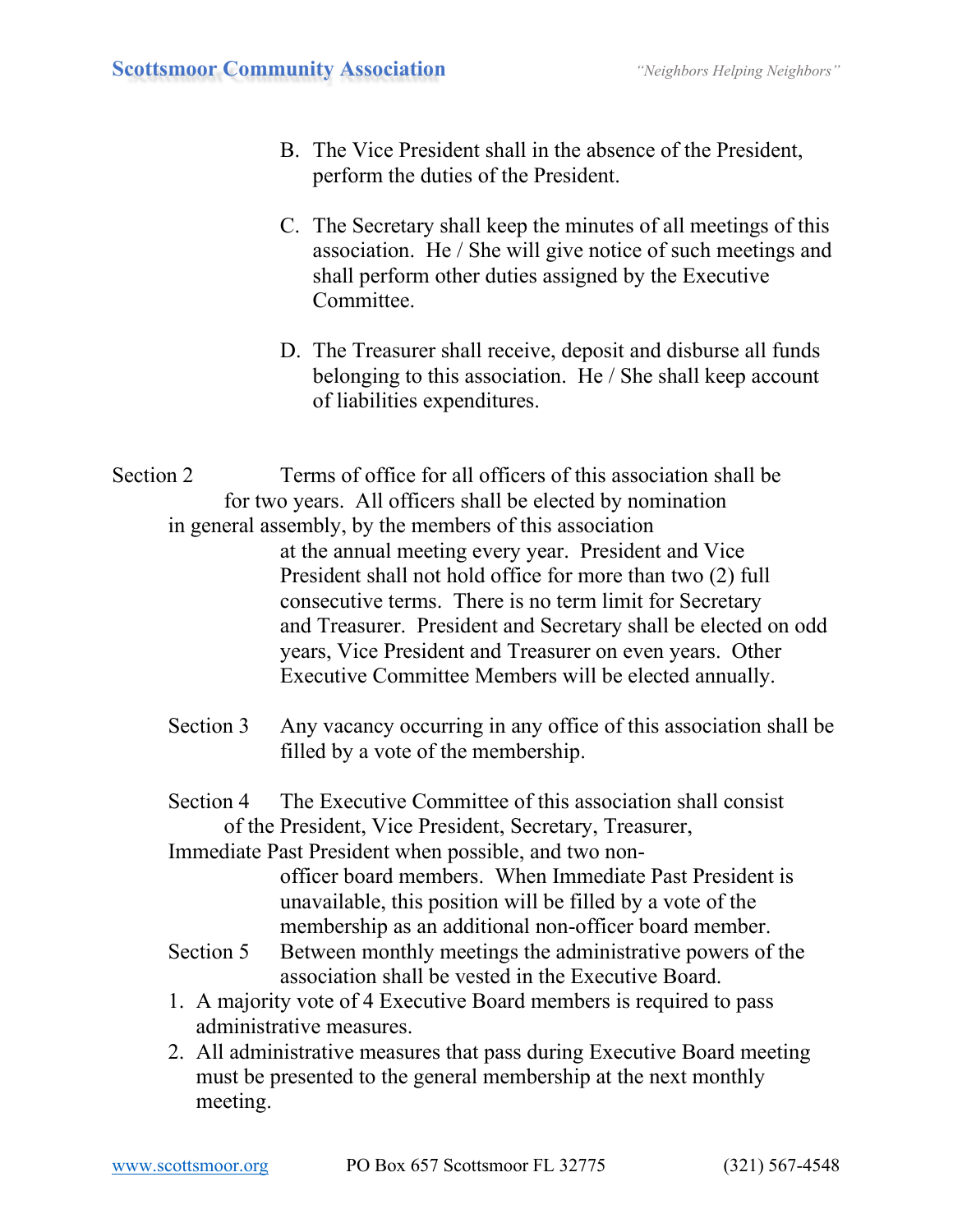### Section 6 Any officer of the Association may be removed from office by a majority vote of the membership present at the meeting for any of the following reasons:

- 1. Three or more unexcused absences from a regularly scheduled meeting.
- 2. Conviction of a crime.
- 3. Failure to pay membership dues by the end of February.
- 4. Failure or refusal to perform the duties of their office as outlined in the bylaws.

Article VIII.V Finances

Section 1 All checks shall be signed by the Treasurer. If the Treasurer is unavailable the President shall sign checks. If the Treasurer and the President are unavailable the Vice President shall sign checks. All checks shall be under the supervision of the association.

Section 2 Budget An annual budget for the following year shall be presented by the Executive Board to the membership for approval on or before the last annual membership meeting.

Section 3 The President, or if the President is unavailable the Vice President may in an emergency spend up to (\$200.00) Two hundred dollars without the approval of the membership, any sum greater than (\$200.00) Two hundred dollars must be brought up at the next regular meeting for approval from the membership.

# **Article V: Standing Committees**

Section 1 Special Committees shall be appointed by the President.

# **Article VI: Annual Meeting.**

Section 1 The annual meeting shall be held in March for the election of officers. Thirty (30) days advance notice shall be given to members prior to the annual meeting. Annual reports will be given at this time.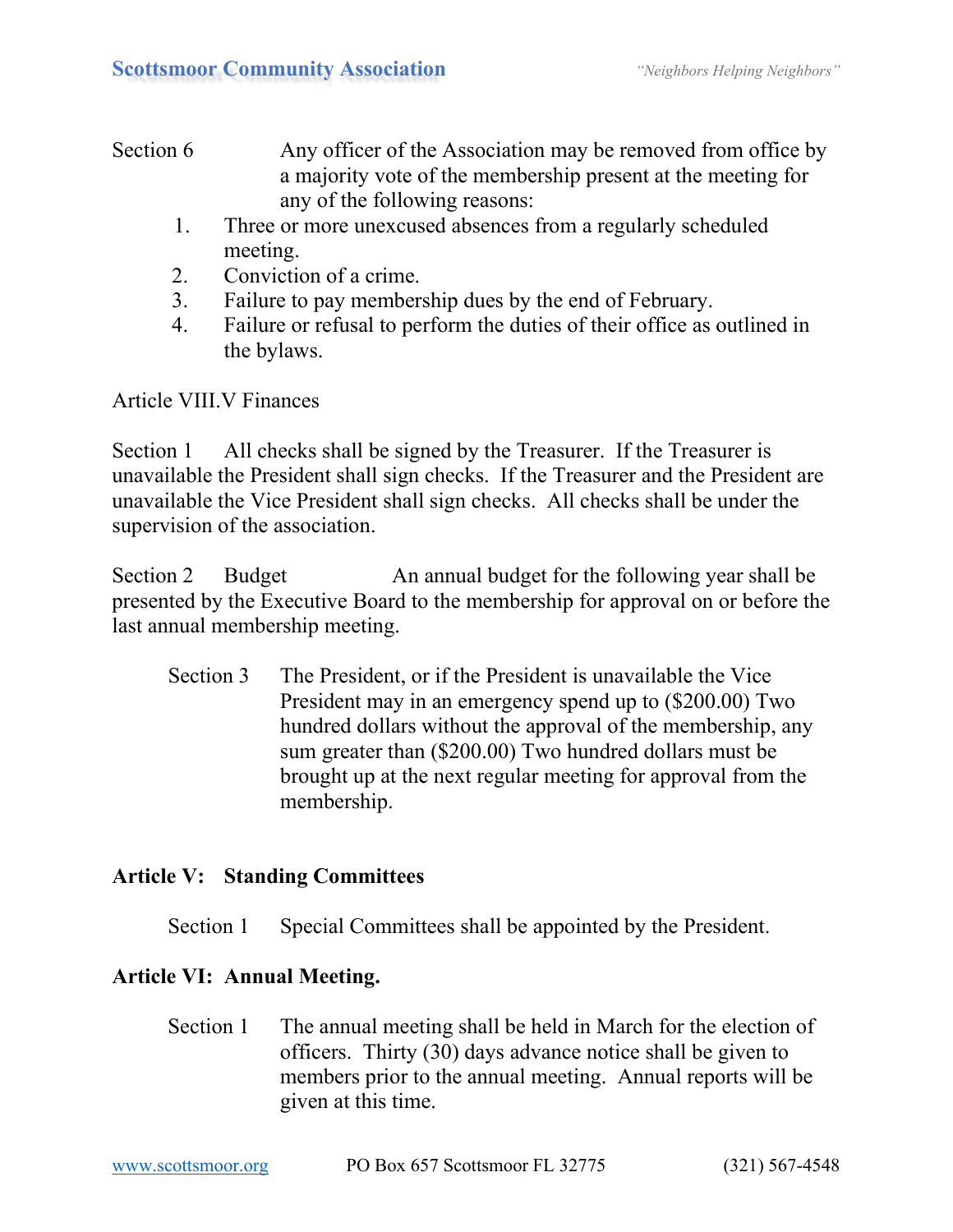| Section 2 | Regular meetings of this association will be held once a month,<br>time and place to be decided by the association. Special<br>meetings to be called by the President as required. |
|-----------|------------------------------------------------------------------------------------------------------------------------------------------------------------------------------------|
| Section 3 | A written or recorded records of all business of this association<br>shall be maintained by the Secretary.                                                                         |
| Section 4 | Any meeting may be audio or video recorded by any member of<br>the association.                                                                                                    |

### **Article VII:Dues.**

- Section 1 The annual dues shall be ten (10) dollars per individual per fiscal year. Dues are collected for the current year starting at the first of the year. Annual dues payments should be made in January. Dues shall be paid to the Treasurer who turns a copy of the current members list over to the Secretary on or about March 1<sup>st</sup> each year.
- Section 2 Newcomers should pay dues upon joining for the current fiscal year. Initial Dues paid on or after the last meeting of the year will be applied to the following year.

### **Article VIII: Fiscal Year**

Section 1 The fiscal year for this association shall be from January  $1<sup>st</sup>$  to December 31<sup>st</sup>

### **Article IX: Quorum**

Section 1 For a general membership meeting of this association a quorum shall constitute no less than ten (10) members in good standing. For any Executive Committee meeting, a simple majority of the officially listed members of the committee shall constitute a quorum.

### **Article X: Parliamentary Procedure**